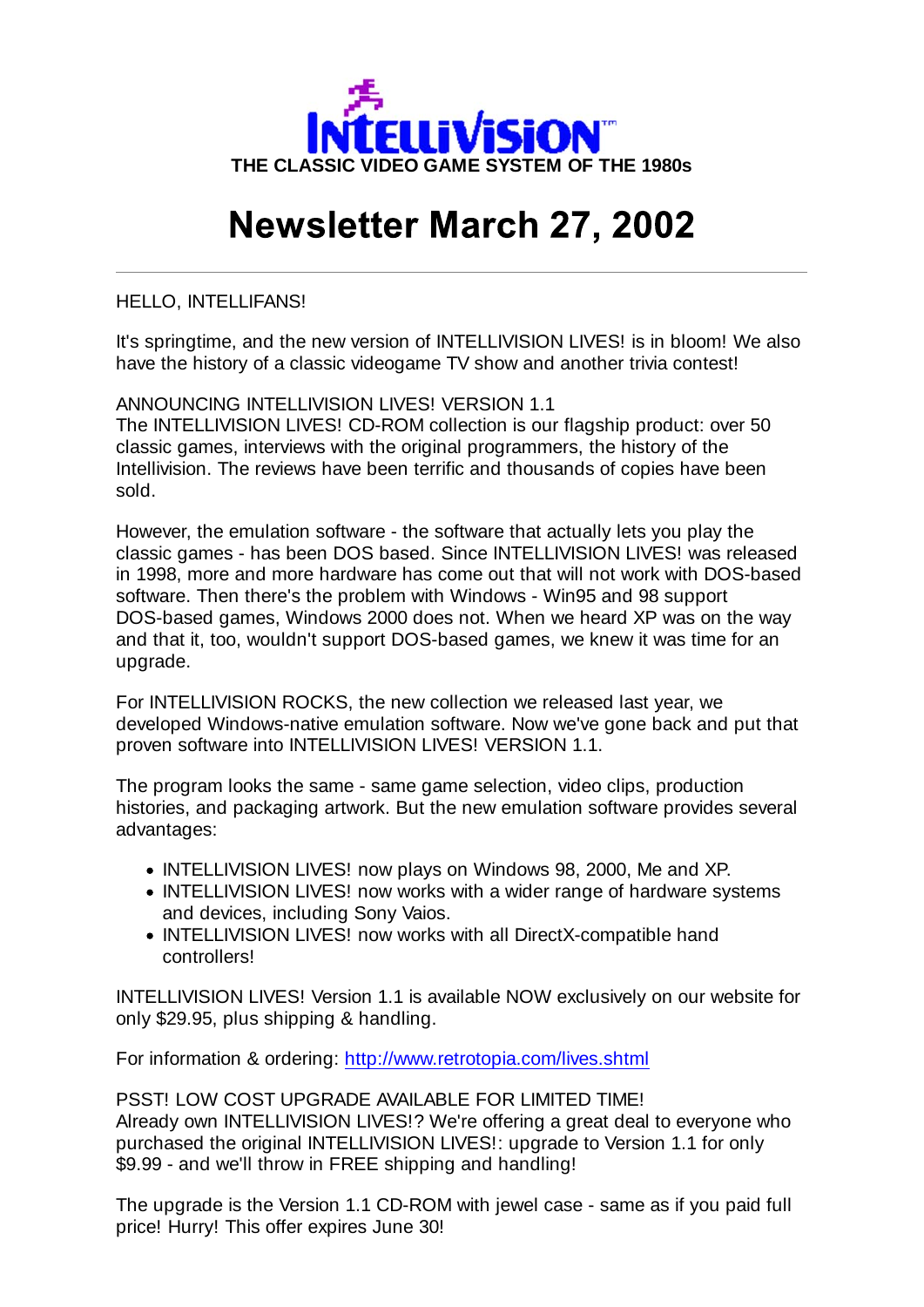For upgrade details & conditions: http://www.retrotopia.com/lives\_upgrade.shtml

## THE INTELLICART IS BACK!

Over a year ago we told you about the INTELLICART - a nifty device that connects your PC or Mac to your Intellivision console and lets you load games from the INTELLIVISION LIVES! and INTELLIVISION ROCKS CD-ROMs to the console. That means playing the real games, including many that were never released in cartridges, on a real Intellivision with real hand controllers. Pretty cool!

The problem was, the original manufacturer of the INTELLICART sold out of them. For over 6 months, they haven't been available.

We're pleased to announce that the INTELLICART is back! A new manufacturer has taken over and has them in stock now! Get one before they sell out again!

For more info: http://www.retrotopia.com/intellicart.shtml

## INTELLIVISION HISTORY: TV POWW

In the late 1970s, television syndicator Marv Kempner developed "TV POWWW," an interactive TV game show. TV POWWW used Fairchild Channel F game consoles modified to be voice activated and simplified versions of the Channel F games.

Kempner supplied the consoles and games to TV stations nationwide. TV POWWW was designed to be inserted into live TV shows, such as afternoon kids' shows. In its basic form, a contestant in the studio would compete against a contestant at home on the telephone.

The games were mostly simple shooting games - the game would start and the studio contestant would fire by yelling "POW!" After 15 or 30 seconds, the game would be restarted and the contestant on the phone would try to beat the studio contestant's score.

TV POWWW was a success, but in 1980 Fairchild announced they were quitting the video game market. Needing a replacement system, Kempner made a deal with Mattel to use Intellivision.

A number of Intellivision games were modified to fit the TV POWWW format, including Astrosmash, Skiing, and Word Rockets from the Word Fun cartridge. With the Intellivision games, TV POWWW became more popular than ever and more stations signed on. Some stations ran TV POWWW only during children's shows, others targeted teens and adults. In New York City on station WPIX, contestants were instructed to shout "PIX!" instead of "POW!"

TV POWWW spread internationally. Even though Mattel stopped supplying new games to Kempner in late 1983, TV POWWW continued to be popular on some stations till the end of the decade.

Kempner tried to get Nintendo and Sega interested in the show when their new consoles came out, but they both passed. TV POWWW faded into video game history.

## THE INTELLIVISION TRIVIA CONTEST!

A record 116 of you entered December's trivia contest, but only 35 of you got the correct answer: the comedian who performed at the 1982 Mattel Electronics